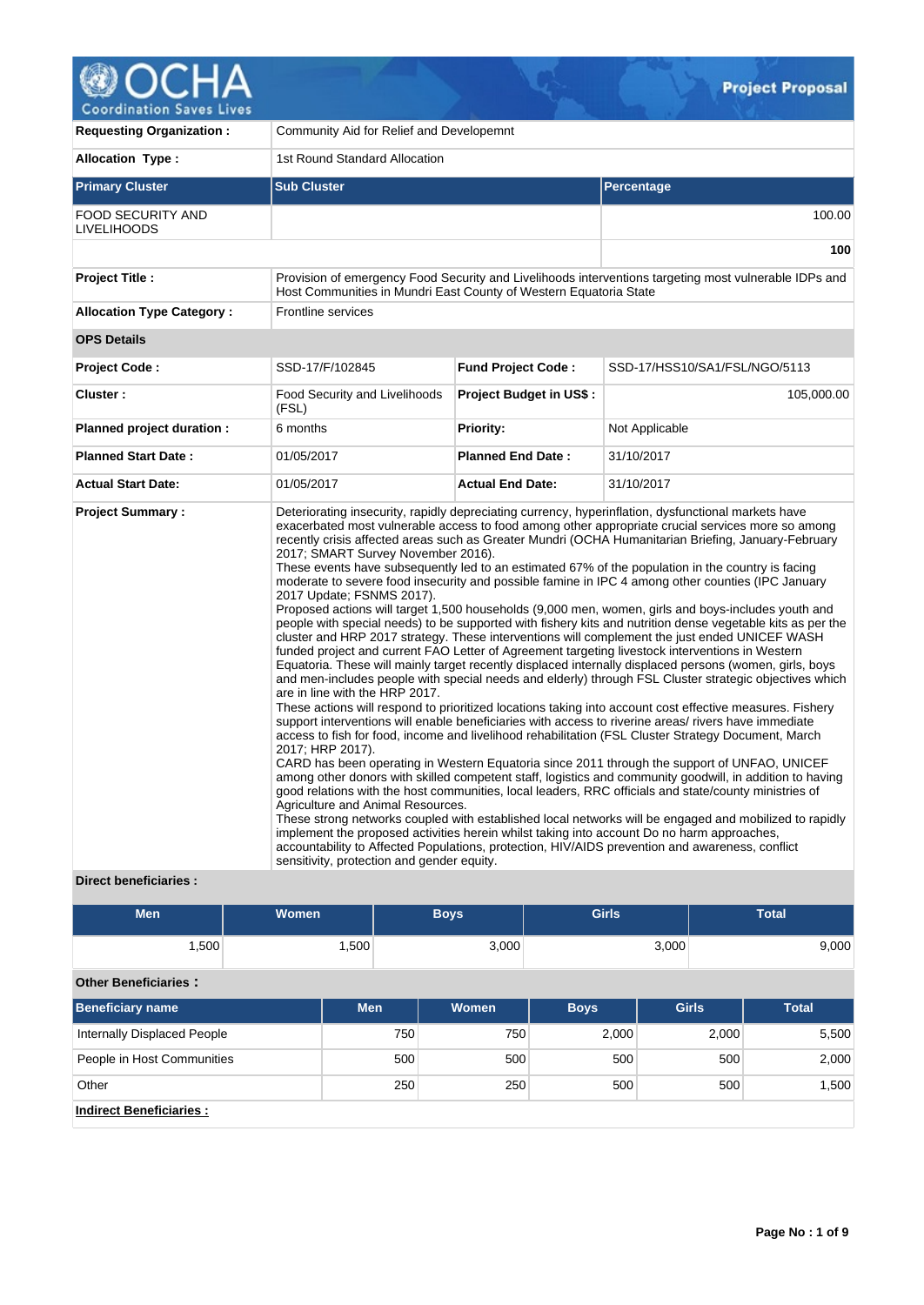The project will target indirect beneficiaries comprised of 3000 boys, 3000 girls, 1500 women and 1500 men including elderly and those with special needs amongst the host and IDP communities. These will include members of the community who will benefit indirectly with the project in the course of implementation including those reached indirectly by various training sessions and information dissemination on key crosscutting issues such as gender, HIV and AIDS etc. including uptake of, those involved in planning, consultative meetings, monitoring and evaluation, mobilization and sensitization campaigns.

Indirect beneficiaries will also include populations accessing food and indirect income from sale of fish and vegetables the project has supported including business people, traders and consumers.

### **Catchment Population:**

Catchment population will be composed of boys, girls, men and women including the elderly and those with special needs from both IDP and host communities in the neighboring areas such as Mundri West, Terekeka, Mvolo, Juba and Maridi benefiting from increased interventions such as improved fish and vegetables due to their close proximity to the IDPs and host populations. Increased fighting and displacements in Mundri West, Yei among other locations in the greater Greater Equatoria may result in influx of these groups into Mundri East county benefiting from FSL livelihood kits distributions in the project.

### **Link with allocation strategy :**

The project will be in line with the HRP 2017 and 1st Standard Allocation FSL Cluster Strategy document that will prioritize frontline activities and priority counties of Western Equatoria State. This is also in line with th strategy document by targeting areas with most severe needs. Proposed activities emergency fishery and vegetable kits interventions are in line with the FSL Cluster Second Objective of livelihood protection through short term and medum term interventions respectively. These Kits will be prepositioned through FAO Copipeline to save on costs in addition to taking advantage of seasonality to enhance resilience. Proposed activities will be coordinated with relevant partners operating in Nutrition, Health, Education, WASH and Education to create a holistic approach and achieve better impacts of the project.

#### **Sub-Grants to Implementing Partners :**

| <b>Partner Name</b>                                   | <b>Partner Type</b> | <b>Budget in US\$</b> |
|-------------------------------------------------------|---------------------|-----------------------|
|                                                       |                     |                       |
| Other funding secured for the same project (to date): |                     |                       |

| <b>Other Funding Source</b> | <b>Other Funding Amount</b> |
|-----------------------------|-----------------------------|
| <b>FAO</b>                  | 30,000.00                   |
|                             | 30,000.00                   |

## **Organization focal point :**

| <b>Name</b> | <b>Title</b>              | Email                    | <b>IPhone</b>              |
|-------------|---------------------------|--------------------------|----------------------------|
| Moi Santino | <b>Executive Director</b> | moisantino1979@gmail.com | <sup>1</sup> +211955197819 |
| Thomas Juma | Program Coordinator       | cardsouthsudan@gmail.com | <sup>1</sup> +211955805326 |

## **BACKGROUND**

#### **1. Humanitarian context analysis**

South Sudan transitional government establishment in April 2016 signified a ray of hope to the new nation ravaged by protracted conflict. However, conflict outbreak in July 2016 with intensification of fighting in Juba and its environs, among them are Western Equatoria States (OCHA, July 2016). The Greater Equatoria region has witnessed escalation of fighting further leading to already worsened food insecurity situation, with multiple displacements of people and at least 52,600 having fled into Uganda in January 2017, bringing a total of 698,000 displaced into Uganda (OCHA Humanitarian Briefing, February 2017).

Deteriorating insecurity, rapidly depreciating currency, hyperinflation, dysfunctional markets have exacerbated most vulnerable access to food among other appropriate crucial services more so among recently crisis affected areas such as Greater Mundri (OCHA Humanitarian Briefing, January-February 2017; SMART Survey November 2016).

Increased tensions and escalation of fighting for the past one year have led to multiple displacement of at least 56,000 men, women, girls and boys; destruction and looting of property, crops, food among others (Inter-Agency Rapid Assessment, Mundri, March-July2016). Initial fighting started in Mundri town, Bari, Gariya, Landigwa and Bangolo quickly spreading to Maridi among other areas; with majority (90%) escaping to villages and deep locations and about 320 displaced into the Mundri UNMISS temporary base (IOM Displacement Overview, 2016).

Recent renewed fighting in the areas of Yambio and its environs has displaced at least 7,300 individuals and Mundri town currently has an estimated 3,218 IDPs residing in Mundri West town, 2697 in Bangolo and at least 4,000 IDPs in Lui in Mundri East (UNICEF/Urban Rural Water Rapid Assessment Mission, February 2017).

These events have subsequently led to an estimated 67% of the population in the country facing moderate to severe food insecurity and possible famine in IPC 4 among other counties (IPC January 2017 Update; FSNMS 2017). These events have been compounded by ravaging hyper-inflation (up to 850% CPI), deteriorating local currency, dysfunctional markets disrupted by conflict and a disrupted harvesting (2016) and planting season in 2017 (OCHA Humanitarian Briefings, December 2016).

Displaced and most vulnerable communities (mainly women and girls) in the Equatoria region are projected to face an extended lean season attributed to insecurity, low harvests, blocked roads and high Global Acute Malnutrition levels (SMART Survey, 2016). Emergency support interventions involving fishery and vegetable kits will play a vital role in provision of immediate and medium term access to food, and protecting their livelihoods as per the FSL Cluster strategy.

#### **2. Needs assessment**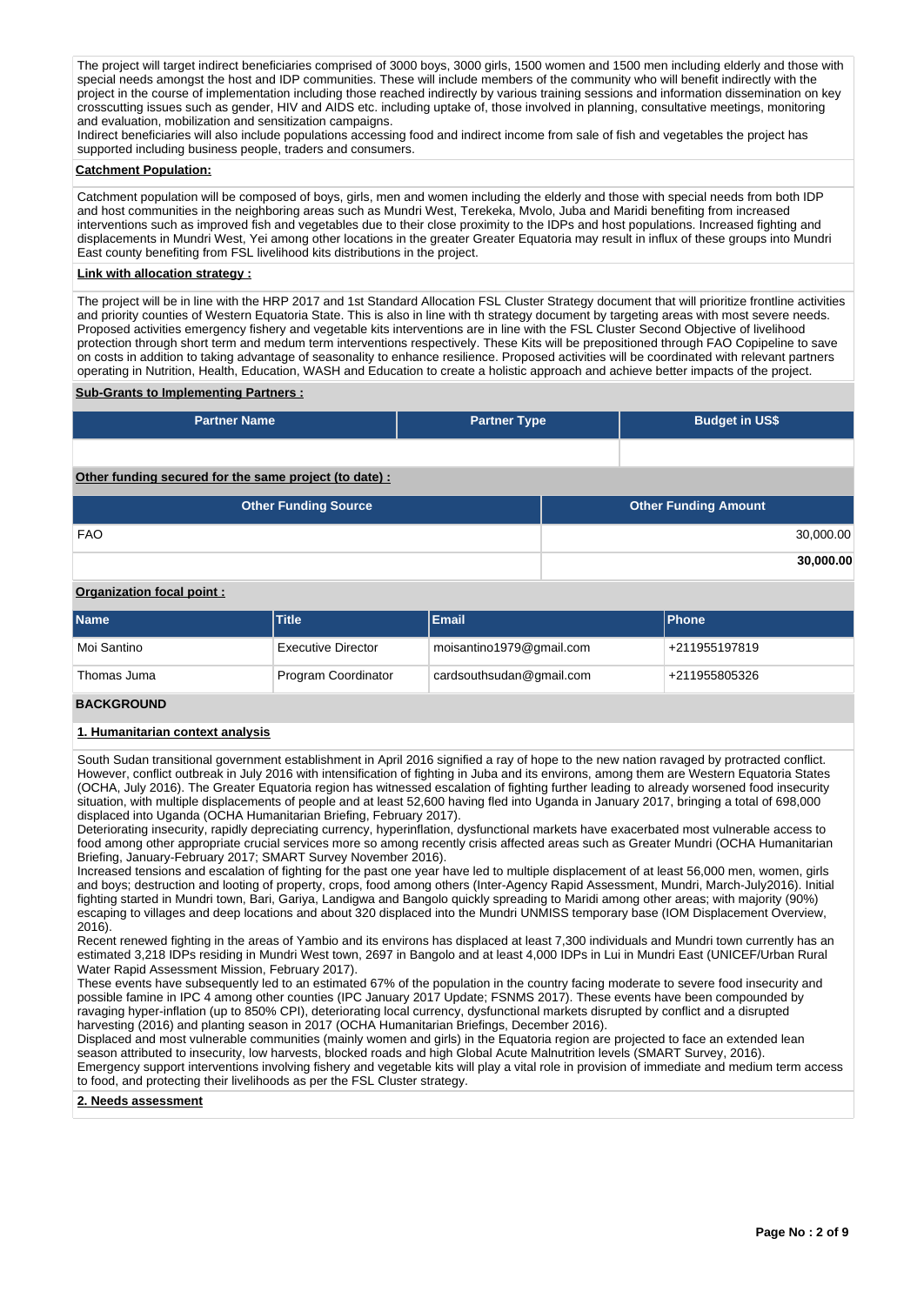According to February National Bureau of statistics update, IPC January 2017 and Food Security and Nutrition Monitoring report in March 2017 bulleting have indicated an estimated 67% of the population in the country facing moderate to severe food insecurity and possible famine especially in conflict affected counties across the country. This is the highest level of food insecurity during this time of the year since 2010 with 75% of households reporting below acceptable food consumption scores; 44% of those with poor consumption and 30% having borderline food consumption scores.

According to recent SMART survey in Greater Equatoria in October-November 2016 indicated very low/no harvests in most locations has led to high prevalence of Global Acute Malnutrition which is projected to worsen to critical levels (10% and higher) as the height of the current lean season. This has been mainly due to disrupted delivery of humanitarian aid and escalating conflict in Greater Equatoria region (FSNMS 2017; Humanitarian Briefs, January-March 2017), putting lives of most vulnerable men, women girls and boys at risk of hunger, malnutrition possible famine. This has also been compounded by prolonged dry spells in 2016 and the economic crisis which has seen soaring food and commodity prices with inflation reaching historic levels of 850% CPI in 2016 (WFP South Sudan Market Price Monitoring Bulletins October-December 2016).

The Food Security and Nutrition Monitoring report in March 2017 has indicated increasing food insecurity levels in the Equatorias region, an indication of the impact of prevailing insecurity in this region.

The October 2016 Inter Agency Needs Assessment report in Greater Mundri indicated extreme food shortages among both host and IDP populations with majority relying on wild foods, further exacerbated by lack of cultivation and harvest in 2016 and inflated costs of few available food and non-food items in such markets, with one bag of maize in Lui costing up to SSP 900.

Despite response by various partners in this county, current insecurities and escalating fighting in the Greater Equatoria region have disrupted markets and livelihood opportunities among most vulnerable displaced and host communities households in Mundri and availability of essential cereal supplies with a negative consequence of food security. Proposed emergency support interventions involving fishery and vegetable kits will play a vital role in provision of immediate and medium term access to food, and protecting their livelihoods as per the FSL Cluster strategy.

## **3. Description Of Beneficiaries**

Beneficiaries are primarily made up 1500 households (9,000 beneficiaries) comprised of 1500 men, 1500 women, 3000 girls and 3000 boys, these include elderly (> 60 years and those with disabilities/ special needs) amongst the most vulnerable emergency affected IDPs and host communities directly affected by the conflict.

All these beneficiaries - boys, girls, youth, disabled and elderly will be empowered to participate in various thematic areas of the proposed activities. For example women and youth (mainly girls) will be prioritized in vegetable production activities, while men in fishery interventions Prioritized IDPs will be the recently arrived ones with most acute needs in hard to reach and isolated locations. These will be identified through consultative methods that will involve the State ministry officials, local leaders, Relief and Rehabilitation Commission (RRC) amongst the IDPs and host community.

Activities will be implemented in coordination with anticipated WASH funding from UNICEF, ongoing FAO livestock interventions, partners implementing Nutrition and Health.

Cross cutting issues will be mainstreamed such as gender equality and women empowerment, protection, accountability to affected populations as per the latest cluster guidelines and youth involvement.

## **4. Grant Request Justification**

At the height of the lean season in 2017, an estimated 67% of populations across the country are experiencing moderate/severe food insecurity (IPC 2017). This is compounded by soaring inflation and disrupted livelihoods attributed to escalation of fighting across many regions in the country, among them, Western Equatoria. These have led to multiple displacements, destruction and looting of property including crops in the Greater Equatoria region which is presumably the green belt region of the country. These has led to very low/no harvests in most locations, high prevalence of Global Acute Malnutrition (SMART Survey December 2016), project to worsen to critical levels (10% and higher) as the height of the lean season (FSNMS 2017; Humanitarian Briefs, December 2016), putting lives of most vulnerable men, women girls and boys at risk of hunger, malnutrition possible famine.

Proposed actions will complement the just ended UNICEF WASH funded project and current FAO Letter of Agreement targeting livestock interventions in Western Equatoria. These will mainly target recently displaced internally displaced persons (women, girls, boys and menincludes people with special needs and elderly) through FLS Cluster strategic objectives which are in line with the HRP 2017. These actions will respond to prioritized locations taking into account cost effective measures. Fishery support interventions will enable

beneficiaries with access to riverine areas/ rivers have immediate access to fish for food, income and livelihood rehabilitation (FSL Cluster Strategy Document, March 2017; HRP 2017). Vegetable livelihood kits interventions will ensure medium term access to food. CARD has been operating in Western Equatoria since 2011 through the support of UNFAO, UNICEF among other donors with skilled competent staff, logistics and community goodwill, in addition to having good relations with the host communities, local leaders, RRC

officials and state/county ministries of Agriculture and Animal Resources. These strong networks coupled with established local networks will be engaged and mobilized to rapidly implement the proposed activities herein. These activities will be centred emergency distribution of vegetable and fishing gear which will be prepositioned through the

Cluster/FAO managed Pipeline. This is in addition to ongoing engagement with UNICEF to renew WASH PCA which will provide a holistic framework of interventions to complement and create synergies into the project in addition to coordination with other actors in Nutrition, Health, Education and Protection.

## **5. Complementarity**

This project will complement ongoing FAO project in neighbouring locations targeting livestock and anticipated emergency integrated UNICEF WASH and Education PCA by capitalizing on existing infrastructure, training etc hence making this good value for money. Community Aid for Relief and Development (CARD) is already in consultation with UNFAO on a 2017 Letter of Agreement to complement gains made in the project and additional funding for the project.

## **LOGICAL FRAMEWORK**

#### **Overall project objective**

At the end of the project, 9000 vulnerable beneficiaries (men, women, girls and boys) will have improved access to nutritious food, improved incomes, rehabilitated and resilient livelihoods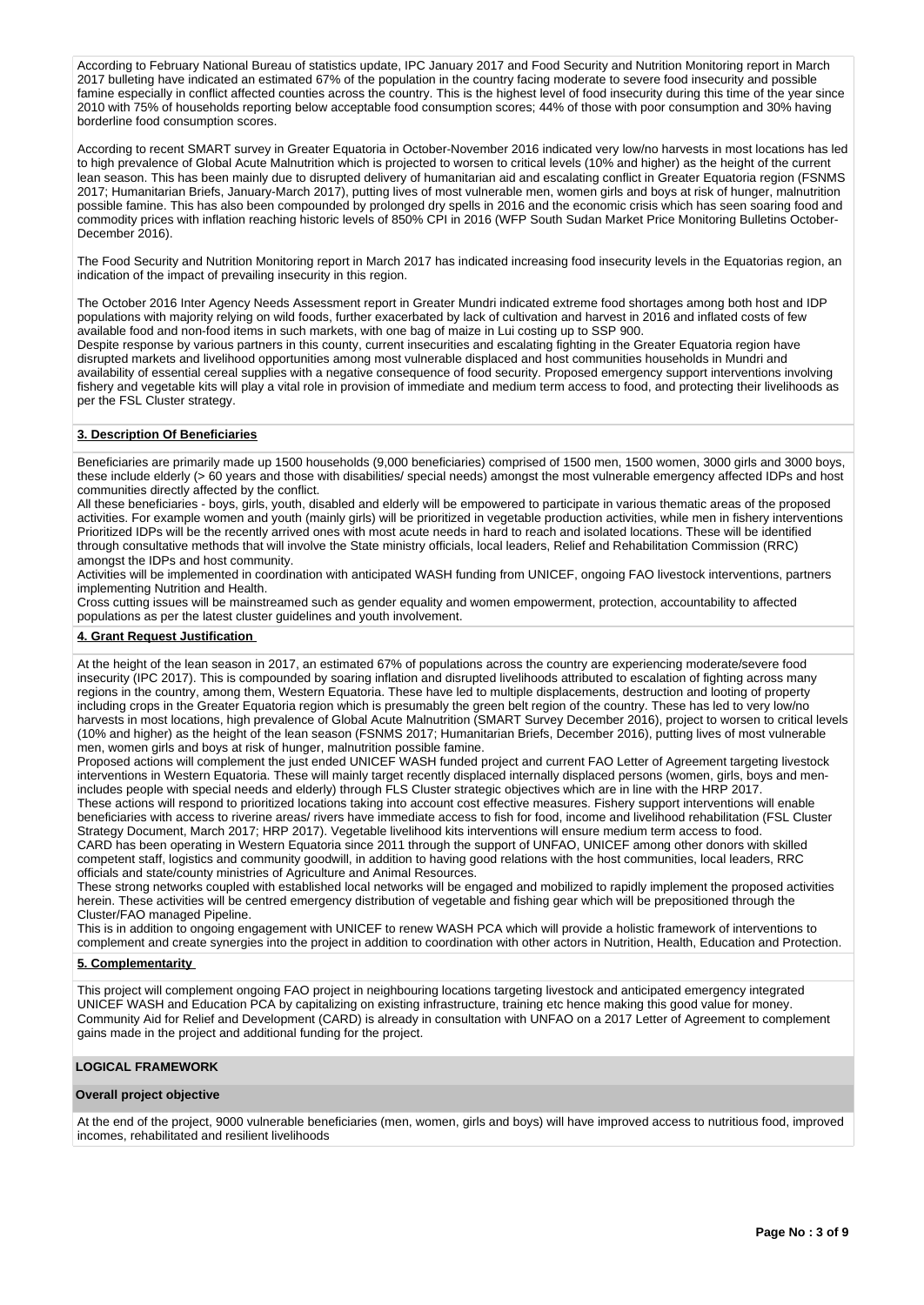| <b>FOOD SECURITY AND LIVELIHOODS</b>                                                                    |                                                                                                      |                                 |
|---------------------------------------------------------------------------------------------------------|------------------------------------------------------------------------------------------------------|---------------------------------|
| <b>Cluster objectives</b>                                                                               | Strategic Response Plan (SRP) objectives                                                             | <b>Percentage of activities</b> |
| Secure safe and life-saving access to food<br>for the most vulnerable                                   | SO1: Save lives and alleviate the suffering of<br>those most in need of assistance and<br>protection | 50                              |
| Protect and promote emergency livelihoods<br>to enhance coping mechanisms and improve<br>access to food | SO2: Protect the rights and uphold the dignity<br>of the most vulnerable                             | 50                              |

#### **Contribution to Cluster/Sector Objectives :** Proposed interventions of supporting most vulnerable populations through fishery and vegetable kits are in line with the Humanitarian Response Plan 2017 and also in line with the FSL Cluster strategic objectives. These activities will be able to address most urgent needs by providing immediate access to food via fishing kits and vegetable kits which will provide medium term outcomes in 3 to 4 weeks. Prepositioning through FAO pipeline will be cost effective in addition to implementing proposed activities with other actors implementing WASH, Health, Nutrition and Protection to create synergies and achieve better impacts. Mainstreaming of Accountability to Affected Populations, Protection and gender and environmental protection will be ensured at all stages of implementation.

#### **Outcome 1**

Increased access to food and incomes among vulnerable people through vegetable and fishery support interventions

#### **Output 1.1**

### **Description**

1,500 Households supported with emergency fishery and vegetable kits

### **Assumptions & Risks**

Unhindered access and stable security, beneficiary acceptance of proposed kits

## **Indicators**

|                 |                                                     |                                                                       |            | <b>End cycle beneficiaries</b> |                   |           | End<br>cycle  |
|-----------------|-----------------------------------------------------|-----------------------------------------------------------------------|------------|--------------------------------|-------------------|-----------|---------------|
| Code            | <b>Cluster</b>                                      | <b>Indicator</b>                                                      | <b>Men</b> | <b>Women</b>                   | <b>Boys</b> Girls |           | <b>Target</b> |
| Indicator 1.1.1 | <b>FOOD SECURITY AND</b><br><b>LIVELIHOODS</b>      | [Frontline] Number of people provided with<br>vegetable seeds         | 1,500      | 1.500                          | 3,00              | 3,00<br>0 | 9,000         |
|                 | <b>Means of Verification: Lists of Distribution</b> |                                                                       |            |                                |                   |           |               |
| Indicator 1.1.2 | <b>FOOD SECURITY AND</b><br><b>LIVELIHOODS</b>      | [Frontline] Number of people receiving fishing kits                   | 1,500      | 1,500                          | 3,00              | 3,00      | 9,000         |
|                 | <b>Means of Verification:</b> Lists of distribution |                                                                       |            |                                |                   |           |               |
| Indicator 1.1.3 | <b>FOOD SECURITY AND</b><br><b>LIVELIHOODS</b>      | [Frontline] Number of recipient farmers of seeds<br>and tools trained |            |                                |                   |           | 1,500         |
|                 | Means of Verification : Pictures: Training Penorts  |                                                                       |            |                                |                   |           |               |

**Verification :** Pictures; Training Reports

**Activities**

### **Activity 1.1.1**

Consultative meetings with local leaders, ministry officials leaders, RRC officials and key community members on project introduction and discussion; consensus on implementation

## **Activity 1.1.2**

Beneficiary mobilization and sensitization campaigns in Mundri East County

#### **Activity 1.1.3**

Beneficiary identification, selection and verification for livelihood kits distribution

#### **Activity 1.1.4**

Request of in kind vegetable and fishing kits from FAO Pipeline and signing of Letter of Agreement with FAO

#### **Activity 1.1.5**

Transport and distribution of assorted vegetable and fishing kits to targeted 1500 households (9,000 beneficiaries)

## **Activity 1.1.6**

Mobilization and training of 1500 beneficiary household heads/key resource persons on agronomy, utlilization of distributed inputs and postharvest handling and preservation

### **Activity 1.1.7**

Project continuous monitoring of distributed kits including post distribution monitoring in Mundri East County to assess impacts

**Additional Targets :** N/A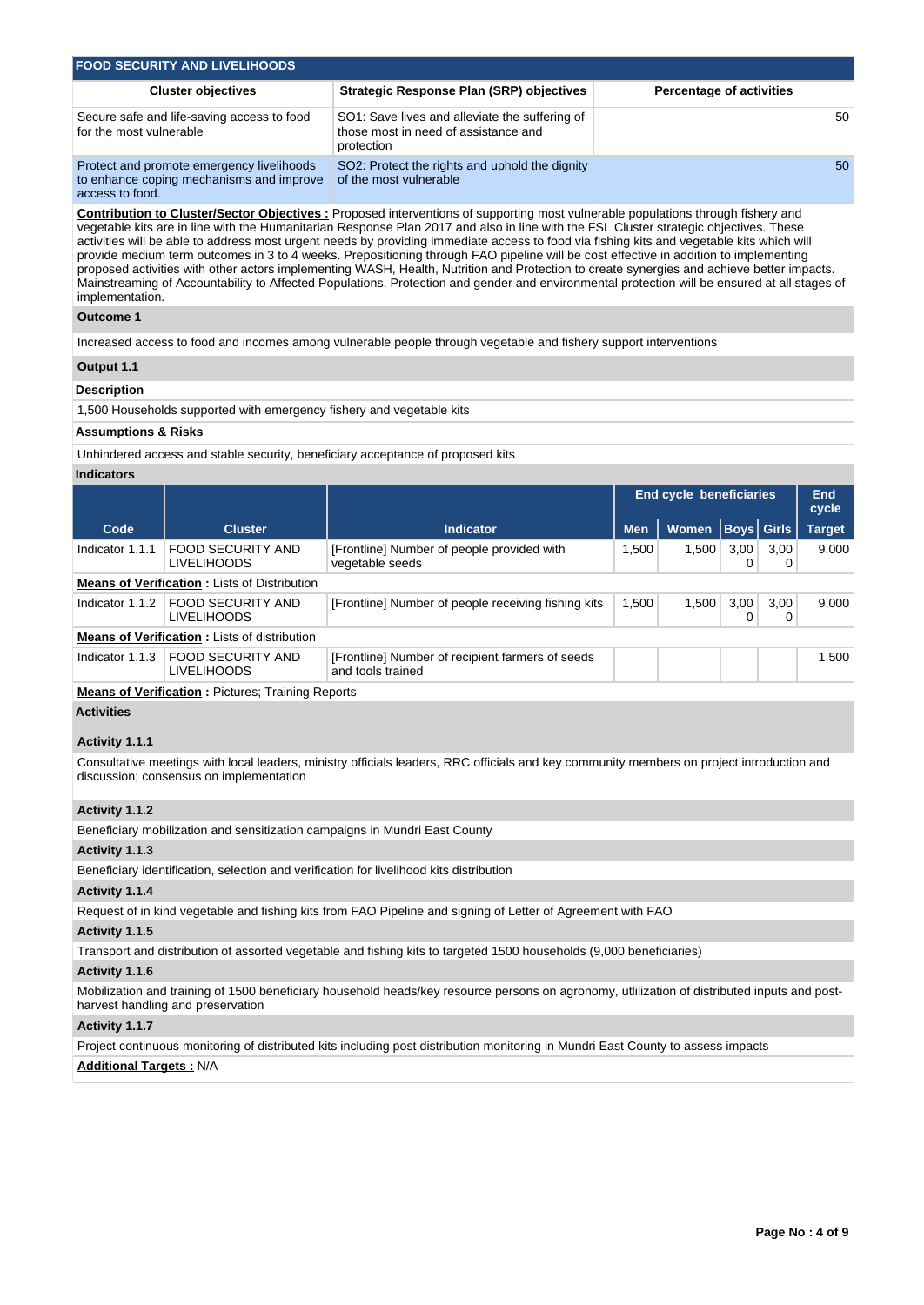## **Monitoring & Reporting plan**

The project will be closely monitored by the CARD staff (spearheaded by Monitoring and Evaluation Officer) implementing the project including senior management monthly field monitoring visits. Implementing staff will monitor the project on daily, weekly and monthly basis. Methodology will involve participatory Focus Group Discussions, key informant interviews, direct field observation among others. Monitoring data will be collected through questionnaires, field reports and pictures detailing project information and activities during implementation. Data analysis will be compiled using excel, and analyzed to track progress against outputs. Field reports will be done and compiled by field staff, reviewed by senior management; CARD will share this data through regular and FSL Cluster 5Ws reports to the Food Security and Livelihoods Cluster/SSHF-TS.

Quarterly narrative and financial reports will be shared with the Cluster/CHF-TS and/or as mutually agreed.

Local leaders, Relief and Rehabilitation Commission (Mundri office), communities in addition to government State/County ministries team and SSHF Technical Secretariat (SSHF TS) will also be invited to conduct independent monitoring, and also engaged in regular staff project monitoring. The State as well as the national level FSL cluster monitoring leads will be invited to conduct independent monitoring visits as needed. Output indicators will be monitored regularly to ensure activities are implemented on time, to a high standard and are quantifiably measured based on the agreed objective of the project by the field team during weekly visits.

Progress will be measured based on the collection of output indicators as selected for each activity/ sector of the program design. CARD management in close collaboration with the implementation team shall on monthly basis, check results to ensure time-bound and quality standards are achieved. Monitoring visits shall be done to inspect project activities and discussions with boys and girls using the facilities. Reporting FSL 5Ws shall be submitted to the Cluster, in addition to submission quarterly financial and narrative progress reports to FSL cluster/ SSHF secretariat; a mid and end of project report will also be submitted or as mutually agreed.

Regular reviews: CARD will work very closely with the technical staff from the ministry/FAO/RRC and other relevant stakeholders carry out quarterly reviews of the project so as to identify programmatic, administrative and logistical support needs of the organization in order to strengthen programme delivery at community level and ensure Accountability to Affected Populations.

#### **Workplan**

| <b>Activity description</b>                                                                                                                                                                             | Year | 1 |  | 5 | 6.       |              | 8        | 9        |              |  |
|---------------------------------------------------------------------------------------------------------------------------------------------------------------------------------------------------------|------|---|--|---|----------|--------------|----------|----------|--------------|--|
| Activity 1.1.1: Consultative meetings with local leaders, ministry officials leaders,<br>RRC officials and key community members on project introduction and discussion;<br>consensus on implementation | 2017 |   |  | X | $\times$ |              |          |          |              |  |
| Activity 1.1.2: Beneficiary mobilization and sensitization campaigns in Mundri East<br>County                                                                                                           | 2017 |   |  | x | X        |              |          |          |              |  |
| Activity 1.1.3: Beneficiary identification, selection and verification for livelihood kits<br>distribution                                                                                              | 2017 |   |  | x | X        | X.           | X        |          |              |  |
| Activity 1.1.4: Request of in kind vegetable and fishing kits from FAO Pipeline and<br>signing of Letter of Agreement with FAO                                                                          | 2017 |   |  | X | X        |              |          |          |              |  |
| Activity 1.1.5: Transport and distribution of assorted vegetable and fishing kits to<br>targeted 1500 households (9,000 beneficiaries)                                                                  | 2017 |   |  | X | X        | X.           | X.       | X        |              |  |
| Activity 1.1.6: Mobilization and training of 1500 beneficiary household heads/key<br>resource persons on agronomy, utilization of distributed inputs and post-harvest<br>handling and preservation      | 2017 |   |  |   | X        | X.           | X.       | $\times$ | $\mathsf{x}$ |  |
| Activity 1.1.7: Project continuous monitoring of distributed kits including post<br>distribution monitoring in Mundri East County to assess impacts                                                     | 2017 |   |  | X | ΙX.      | $\mathsf{X}$ | <b>X</b> | <b>X</b> | X            |  |

### **OTHER INFO**

#### **Accountability to Affected Populations**

As with all the other projects implemented by the organization, CARD will adopt a consultative approach in the implementation of this project; by including beneficiaries (both male and female - equal representation - taking into account the different roles and needs of boys, girls, women and men); local leaders among other relevant authorities in decision making as well and also ensuring their full participation in implementation, monitoring and especially evaluating the project. Project activities including livelihood kits distributions will be conducted in presence of beneficiary trustees such as local community leaders, RRC and youth/women representatives and facilitated by representatives of specific beneficiary groups; including inviting the Cluster/FAO in implementation and monitoring. Beneficiary distribution lists will be verified and endorsed by beneficiary representatives and filed for records / references. Men, women, boys and girls are consulted jointly and separately during project review meetings and post distribution monitoring exercises.

Activities will be implemented in a timely and consultative manner; to avoid any risks attributed to congregation of beneficiaries, in addition to evaluating any potential risks more so among women and girls using a 'Do no Harm' Approach and protection. CARD as in the past will be transparent with the beneficiaries by providing sufficient information, guidance and support that will enable them understand and influence key decisions in the project including putting in place a feedback and complaints mechanism/desk. Moreover, CARD has established clear guidelines and practices on engaging the target population by ensuring that the most vulnerable in hard to reach areas are represented with full participation and influence.

#### **Implementation Plan**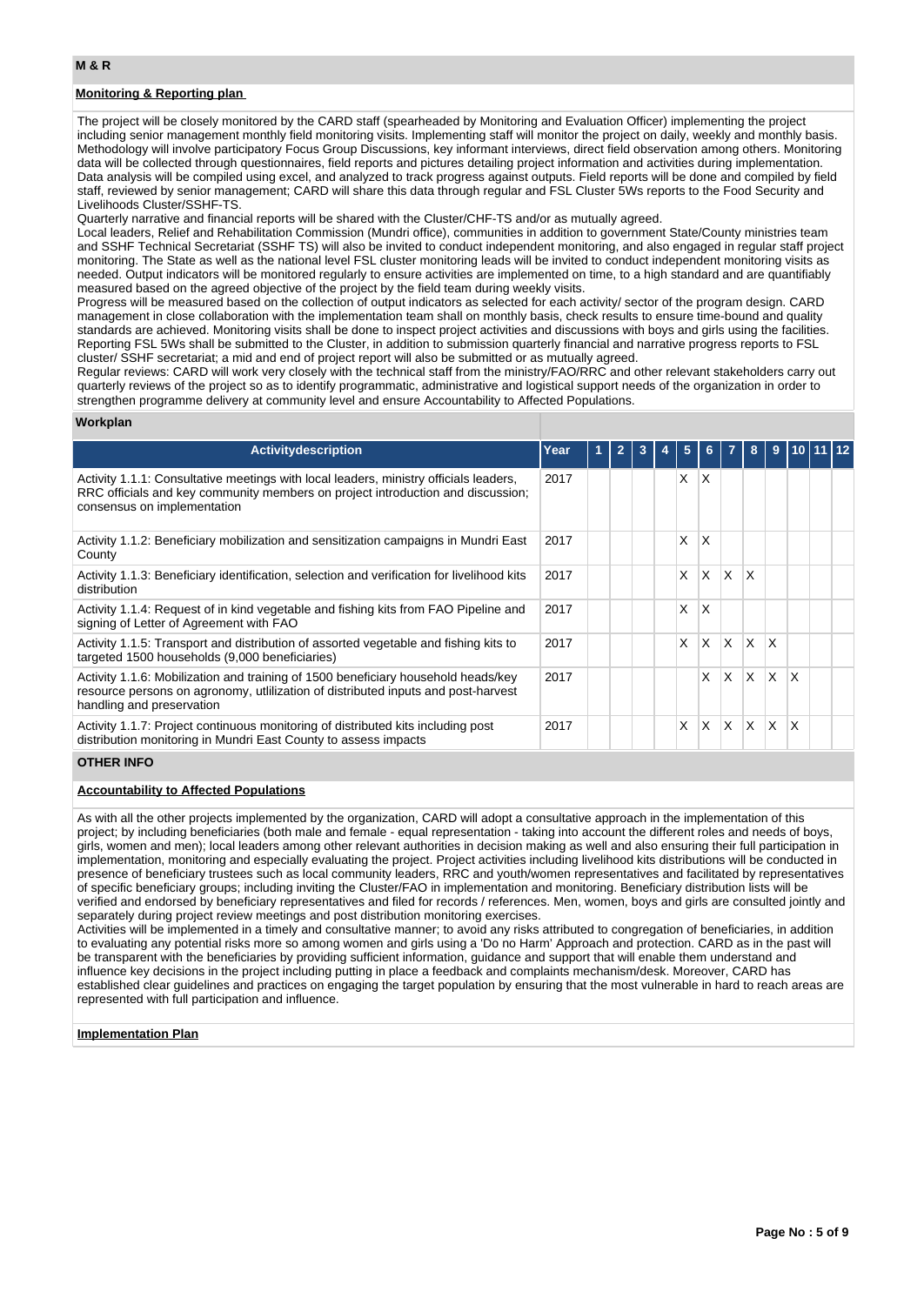In order to ensure effective implementation and facilitate ownership by key stakeholders of this project, CARD will; • Hold a consultative meeting with the community leaders, local authorities including the state and county ministries of agriculture officials; State level

FAO and FSL cluster leads as well as community members to introduce the project, discuss and agree on roles and responsibilities; develop beneficiary selection criteria then agree on an implementation as well as coordination modalities.

• Conduct general community meetings the targeted areas to introduce the project explain the agreed roles and responsibilities, selection criteria for targeting beneficiaries, obtain consensus on livelihood kits distribution points and describe the proposed implementation plan/schedule of the project.

• Community sensitization in formation of implementation committees in locations with existing and identified FSL needs; to ensure gender equity, whereby equitable representation gender categories (girls, women, boys and men) in these committees. The committees will be responsible for community mobilization, sensitization, participation and involvement in livelihood kits distributions and trainings including monitoring.

• Program support teams will procure the necessary inputs and put in place all the logistics needed to quickly deliver the project.

• Request and preposition emergency livelihood kits from FAO including timely distribution to the most vulnerable.

• Most vulnerable beneficiaries more so in hard to reach locations including recently displaced IDPs will be specifically targeted.

• CARD will ensure full coordination of project activities with other humanitarian partners on ground (eg. FAO, IAS, Caritas etc), authorities, beneficiary community and other relevant stakeholders in order to maximize efficiency and impact, avoid duplication, and promote sustainability of the project achievements.

• CARD will provide overall supervision and technical backstopping; including timely report submission including regular submission of Cluster 5Ws, financial reports, monitoring etc.

• CARD will in addition have a contingency plan: In case of full scale conflict in the proposed project location, and is rendered totally inaccessible, the project may be shifted Mvolo/Maridi, Western Equatoria wher CARD has operational presence with other ongoing FSL activities targeting displaced and host populations through FAO support.

#### **Coordination with other Organizations in project area**

| Name of the organization                                                                                                                                                                       | Areas/activities of collaboration and rationale                                                                                                                                                                                                                                                                                                                                                                                                    |
|------------------------------------------------------------------------------------------------------------------------------------------------------------------------------------------------|----------------------------------------------------------------------------------------------------------------------------------------------------------------------------------------------------------------------------------------------------------------------------------------------------------------------------------------------------------------------------------------------------------------------------------------------------|
| United Nations Food and Agriculture Organization (UNFAO)                                                                                                                                       | UNFAO as a lead partner in Food Security and Livelihoods<br>interventions will be engaged. UNFAO is the core pipeline manager<br>of livelihood kits distribution in the country. FAO will be engaged<br>through In Kind Letters of Agreement to supply the requited fishing<br>and vegetable kits needed in the project. This will create value for<br>money, in addition to involving FAO in coordination with counterpart<br>agencies on ground. |
| Grass-root Relief and Development Association (GREDA); Afro-<br>Canadian Evangelist Mission (ACEM); INGO Nonviolent Peaceforce<br>(NP); International Organization for Migration (IOM); UNICEF | CARD will ensure coordination coordination of activities with<br>counterpart agencies such as IOM, UNICEF, CAEM, GREDA to<br>ensure activities complement and take into account of ongoing FSL<br>programming. CARD will also ensure coordination with agecies<br>implementing WASH, Nutrition and Health projects to ensure<br>maximum beneficiary impacts as a multi-sectoral response<br>advocated by the Clusters.                             |
| <b>WFP/Logistics Cluster</b>                                                                                                                                                                   | The logistics cluster will be closely engaged in coordinated<br>transportation of programmatic inputs to Mundri through the regularly<br>organized road convoys and/or alternative air barges should road<br>transport become too risky.                                                                                                                                                                                                           |
| Relief and Rehabilitation Commission/Ministry of Humanitarian<br>Affairs                                                                                                                       | The RRC and Ministry of Humanitarian Affairs will be closely<br>engaged to ensure access in guaranteed including security<br>clearances are provided well in advance and throughout the project<br>duration. This will ensure unlimited access to targeted beneficiaries<br>and ensure achievement of maximum impacts of the project. CARD<br>will also continue to advocate for conflict resolution and peace<br>through the two agencies.        |

## **Environment Marker Of The Project**

A+: Neutral Impact on environment with mitigation or enhancement

### **Gender Marker Of The Project**

2a-The project is designed to contribute significantly to gender equality

### **Justify Chosen Gender Marker Code**

CARD aims to address different needs of women, men, boys and girls as each category has been affected differently by the crisis. However, these categories will be considered in planning, design, implementation, monitoring and verifications processes in the project. 60% of men and youth will be prioritized in fishery interventions including trainings while 70% women, girls and youth (male and female) involved in vegetable production and related trainings.

CARD will also mainstream Do no harm approaches, accountability to Affected Populations, protection, HIV/AIDS prevention and awareness, conflict sensitivity while taking care of needs of each gender category at all stages of implementation, by identifying threats and vulnerabilities to different people and age categories such as women, elderly and children. Accountability will be mainstreamed by setting up a complaints and feedback mechanism and applying a 'do no harm' policy throughout implementation.

#### **Protection Mainstreaming**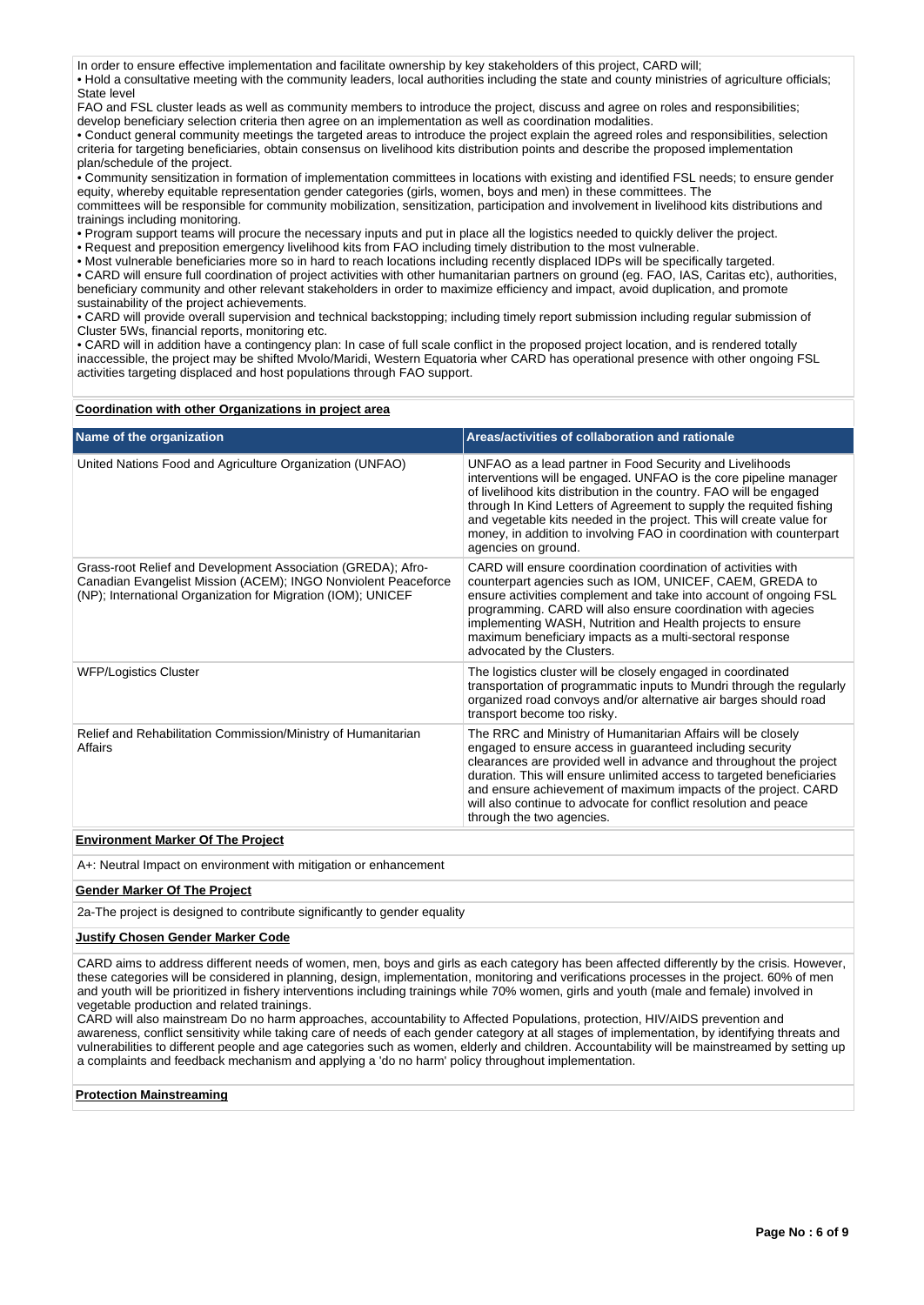The project will prioritize the safety and dignity of beneficiaries in consideration with the principles of 'Do no harm'. CARD will ensure nondiscrimination, equitable, gender segregated and meaningful access to proposed services and cater for specific needs of girls, women, youth and men including the elderly and people with special needs. CARD will focus on mainstreaming crosscutting issues and also fully engage with the community among other relevant stakeholders, including awareness and training on basic human rights while implementing various activities.

Livelihood kits distributions will be done in safe locations which will be communicated to beneficiaries well in advance and if possible around their households to enable female double up in routine domestic chores and to ensure their protection from risk of sexual and gender based violence when travelling to and operating in far distant locations. Household heads providing care to children below 5 years, and hosting pregnant and lactating mothers, the disabled and the elderly will specifically be identified as primary beneficiaries of livelihood kits to ensure their dignity and safety is guaranteed.

Information will be provided to beneficiaries on specific livelihood kits support packages they are entitled to by the field teams and "feedback and complaint mechanism" explained including contact and location details of CARD, FAO and RRC to ensure they are aware of their rights, can claim their rights and lodge complaints when aggrieved with any issues relating to the interventions.

#### **Country Specific Information**

## **Safety and Security**

Proposed County is relatively secure, with government security presence on the ground. CARD will ensure safety and security of both its staff and beneficiaries, through close coordination with relevant stakeholders including the local government, RRC, UNMISS on the ground. In addition, CARD will also manage security issues by infusing peace messages during training among other activities and invite the local authorities to provide motivational talks during some of the training sessions. Moreover, CARD will adopt a participatory approach in all the planned initiatives. CARD is also a partner and user of UNHAS services and member of the NGO Forum that provide coordination and support service for staff relocation and evacuation services in case of insecurity.

## **Access**

CARD having presence on the ground, with a coordination Office and Camp in Mundri and Mvolo towns; with its some of its staff recruited locally. Moreover, CARD has existing local connections and good working relations with both communities and local leadership to ensure immediate and rapid access the proposed areas and beneficiaries.

However, a consultative approach will be used, by involving all the relevant key stakeholders including targeted beneficiaries; in terms of movement to specific project locations, regular involvement of UNDSS, UNMISS, RRC and government in accessing the most vulnerable in isolated and hard to reach locations. Coordination with other counterpart agencies such as IAS, IOM, Logistics Cluster among others will also be involved to ensure safe and prompt access to beneficiaries.

### **BUDGET**

| Code | <b>Budget Line Description</b>                                                                                                                                                                                 |   | D / S Quantity Unit | cost                  | <b>Duration</b><br><b>Recurran</b><br>ce | $\frac{9}{6}$<br>charged<br>to CHF | <b>Total Cost</b> |
|------|----------------------------------------------------------------------------------------------------------------------------------------------------------------------------------------------------------------|---|---------------------|-----------------------|------------------------------------------|------------------------------------|-------------------|
|      | <b>Staff and Other Personnel Costs</b>                                                                                                                                                                         |   |                     |                       |                                          |                                    |                   |
| 1.1  | <b>Executive Director</b>                                                                                                                                                                                      | S | 1                   | 4,000<br>.00          | 6                                        | 30.00                              | 7,200.00          |
|      | Head of the organization with overall supervision and representation of the organization; paid USD 4000 which 30% is charged to<br>the project                                                                 |   |                     |                       |                                          |                                    |                   |
| 1.2  | Program Coordinator                                                                                                                                                                                            | D | 1 <sup>1</sup>      | 2,000<br>.00          | 6                                        | 50.00                              | 6,000.00          |
|      | Manages and supervises implementing teams including supervision and monitoring of activities at field level; Paid USD 2000<br>which 50% charged to the project                                                 |   |                     |                       |                                          |                                    |                   |
| 1.3  | <b>FSL Project Manager</b>                                                                                                                                                                                     | D | 1 <sup>1</sup>      | 1,500<br>.00          | 6                                        | 50.00                              | 4,500.00          |
|      | FSL Project Manager-1 based in Mundri to provide direct programmatic and administrative support during implementation of<br>the project, paid US\$ 1500 per month for 6 months; 50% charged to the project     |   |                     |                       |                                          |                                    |                   |
| 1.4  | <b>Project Officers</b>                                                                                                                                                                                        | D |                     | $2 \mid 1,000$<br>.00 | 6                                        | 50.00                              | 6.000.00          |
|      | FSL project officers- 2, based in Mundri East to oversee direct implementation of the project, each paid US\$ 1000 per month for<br>per month; 50% charged to SSHF                                             |   |                     |                       |                                          |                                    |                   |
| 1.5  | <b>Project Assistants</b>                                                                                                                                                                                      | D | 2 <sup>1</sup>      | 600.0<br>O            | 6                                        | 100.00                             | 7.200.00          |
|      | Assists project officers in implementation in addition in assisting trainings; each paid a monthly salary of USD 600; 100%<br>Charged to SSHF                                                                  |   |                     |                       |                                          |                                    |                   |
| 1.6  | Monitoring and Evaluation Officer-1                                                                                                                                                                            | S | 1                   | 700.0<br>O            | 6                                        | 25.00                              | 1,050.00          |
|      | Monitoring and Evaluation Officer-1, based in Mundri to support monitoring, Evaluation including reporting and paid US\$ 700<br>per month, 25% committed to the project                                        |   |                     |                       |                                          |                                    |                   |
| 1.7  | Logistics and Procurement Officer-1                                                                                                                                                                            | S | 1                   | 700.0<br>O            | 6                                        | 25.00                              | 1,050.00          |
|      | Logistics and Procurement Officer-1, based in Juba, doing documentation and logistics needed including procurement of inputs<br>needed for the project, 25% commitment to the project; paid US\$ 700 per month |   |                     |                       |                                          |                                    |                   |
| 1.8  | Finance and Administration Officer                                                                                                                                                                             | S | 1                   | 1,000<br>.00          | 6                                        | 25.00                              | 1,500.00          |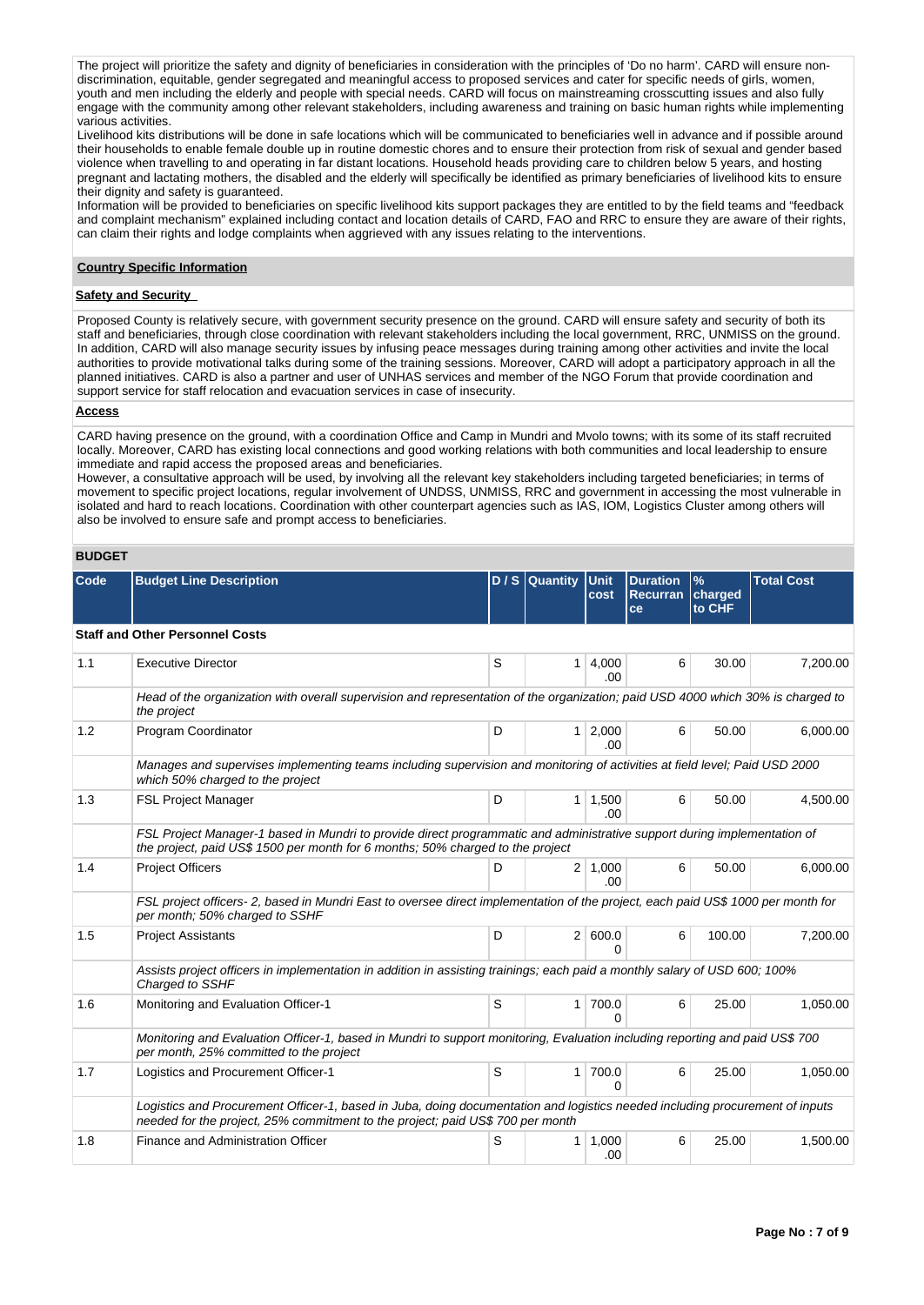|                  | One Finance and Admin Officer based in Juba, 25% committed to the project, facilitates payments and cash transfers related to<br>the project, paid US\$ 1,000 per month                                                                        |   |                |                        |                |        |           |
|------------------|------------------------------------------------------------------------------------------------------------------------------------------------------------------------------------------------------------------------------------------------|---|----------------|------------------------|----------------|--------|-----------|
|                  | <b>Section Total</b>                                                                                                                                                                                                                           |   |                |                        |                |        | 34,500.00 |
|                  | <b>Supplies, Commodities, Materials</b>                                                                                                                                                                                                        |   |                |                        |                |        |           |
| 2.1              | Community Moibilization and Sensitization Campaigns                                                                                                                                                                                            | D | $\mathbf{1}$   | 3,000<br>.00           | 1              | 100.00 | 3,000.00  |
|                  | Costs related to mobilization and sensitization of beneficiary communities including project review, estimated at USD 3,000                                                                                                                    |   |                |                        |                |        |           |
| 2.2              | Beneficiary Identification Registration and Verfication                                                                                                                                                                                        | D |                | $1 \mid 5,000$<br>.00  | 2              | 100.00 | 10,000.00 |
|                  | Costs related to identification of beneficiaries with relevant stakeholders including registration and tokens/voucher distribution<br>and verification estimated at USD 5000 per quarter                                                       |   |                |                        |                |        |           |
| 2.3              | Transportation and Distribution of Supplies Juba-Mundri                                                                                                                                                                                        | D |                | $1 \mid 15,00$<br>0.00 | 1              | 100.00 | 15,000.00 |
|                  | Costs related to pick up and transportation of livelihood kits from Juba to Mundri and subsequent distribution to various<br>distribution points in targeted counties; estimated at USD 15,000                                                 |   |                |                        |                |        |           |
| 2.4              | Beneficiary Trainings on proper utilization of kits in targeted<br>locations                                                                                                                                                                   | D | 1              | 3,000<br>.00           | 1              | 100.00 | 3,000.00  |
|                  | Costs related to trainings, trainees fees and logistics involved to ensure adequate utilization of distributed kits                                                                                                                            |   |                |                        |                |        |           |
| 2.5              | Monitoring                                                                                                                                                                                                                                     | D | 1 <sup>1</sup> | 3,500<br>.00           | 1              | 100.00 | 3,500.00  |
|                  | Post distribution monitoring of distributed kits to assess impacts of the project                                                                                                                                                              |   |                |                        |                |        |           |
|                  | <b>Section Total</b>                                                                                                                                                                                                                           |   |                |                        |                |        | 34,500.00 |
| <b>Equipment</b> |                                                                                                                                                                                                                                                |   |                |                        |                |        |           |
| 3.1              | Laptop                                                                                                                                                                                                                                         | D | 1              | 700.0<br>0             | 1              | 100.00 | 700.00    |
|                  | Procurement of two laptops for the project team to support in monitoring and implementation                                                                                                                                                    |   |                |                        |                |        |           |
|                  | <b>Section Total</b>                                                                                                                                                                                                                           |   |                |                        |                |        | 700.00    |
| <b>Travel</b>    |                                                                                                                                                                                                                                                |   |                |                        |                |        |           |
| 5.1              | FSL Project Team - Travels/ Accommodation/Per diem                                                                                                                                                                                             | D | 1 <sup>1</sup> | 3,000<br>.00           | $\overline{2}$ | 100.00 | 6,000.00  |
|                  |                                                                                                                                                                                                                                                |   |                |                        |                |        |           |
|                  | Cost of Project team including UNHAS travels, accommodation and per diem when overnights spent directly<br>supporting project implementation activities and participating in cluster coordination meetings, estimated at US\$ 3000 per quarter |   |                |                        |                |        |           |
| 5.2              | Vehicle Hire                                                                                                                                                                                                                                   | D | 1              | 6,000<br>.00           | 2              | 100.00 | 12.000.00 |
|                  | Costs related to hiring of vehicles at field level to support in implementation charged at USD 6,000 per quarter; 50% charged                                                                                                                  |   |                |                        |                |        |           |
|                  | <b>Section Total</b>                                                                                                                                                                                                                           |   |                |                        |                |        | 18,000.00 |
|                  | <b>General Operating and Other Direct Costs</b>                                                                                                                                                                                                |   |                |                        |                |        |           |
| 7.1              | Office Rent                                                                                                                                                                                                                                    | S | 1              | 2,000<br>.00           | 6              | 25.00  | 3,000.00  |
|                  | Contribution to MUNDRi and Juba Office rents; totaling to US\$ 2,000 per month, charged 25% CHF Contribution                                                                                                                                   |   |                |                        |                |        |           |
| 7.2              | Generator, Fuel and Maintenance                                                                                                                                                                                                                | S | 1 <sup>1</sup> | 400.0<br>0             | 6              | 25.00  | 600.00    |
|                  | Generator Fuel, Repairs and Maintenance at Juba/Mundrii office, estimated at US\$ 400 per month, 25% CHF Contribution                                                                                                                          |   |                |                        |                |        |           |
| 7.3              | Communication - Internet and Mobile                                                                                                                                                                                                            | D | 1 <sup>1</sup> | 1,500<br>.00           | 6              | 50.00  | 4,500.00  |
|                  | Contribution to communication - mobile phone airtime and internet bandwidth, estimated at US\$ 1500 PER month; 50%<br>contribution                                                                                                             |   |                |                        |                |        |           |
| 7.4              | Office Supplies and stationery; Consumables                                                                                                                                                                                                    | D | 1              | 450.0<br>0             | 6              | 50.00  | 1,350.00  |
|                  | Office Supplies and stationery used in Juba and maridi office, estimated at US\$ 450 per month; 50% CHF contibution                                                                                                                            |   |                |                        |                |        |           |